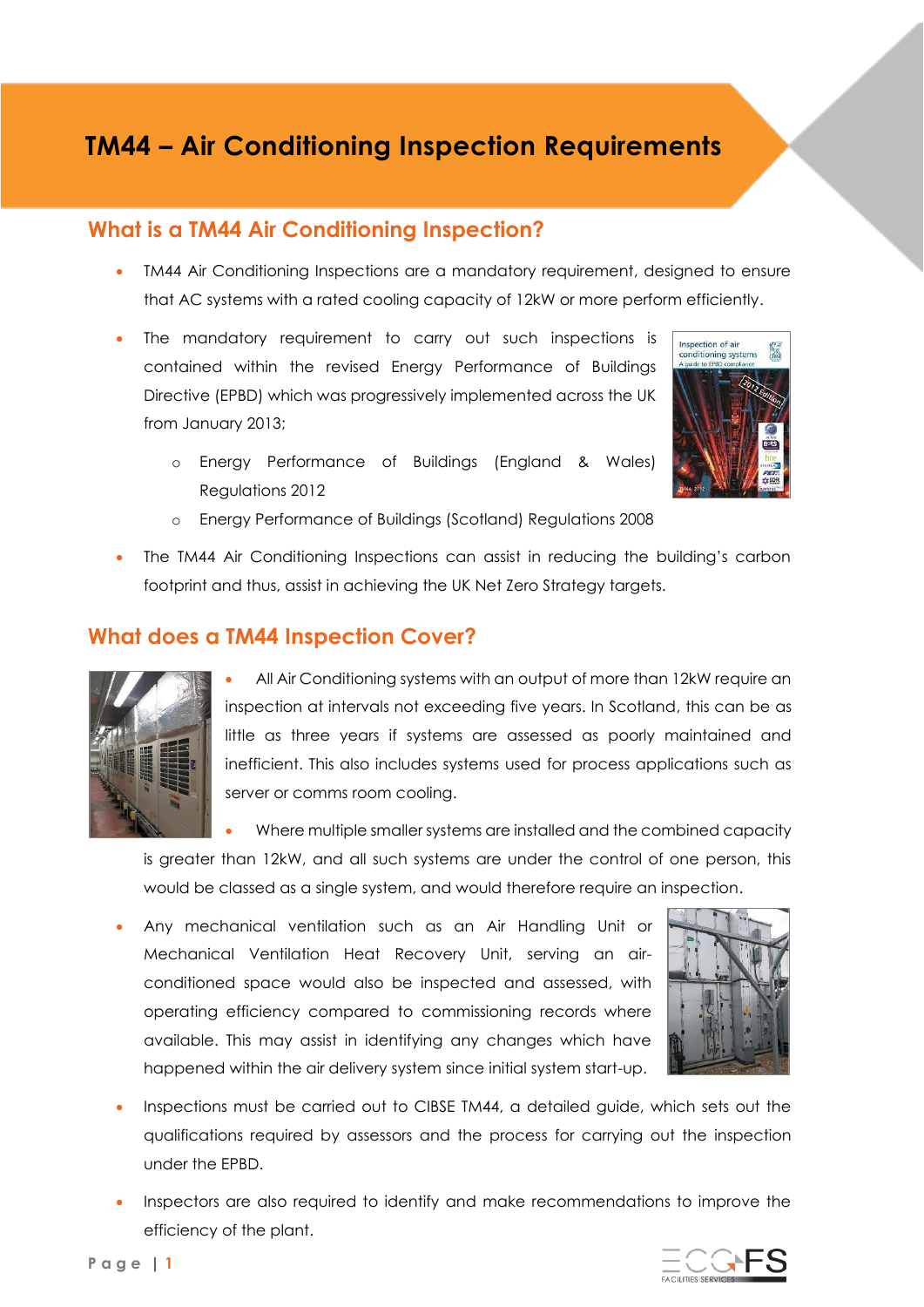# **TM44 – Air Conditioning Inspection Requirements**

### **What does a TM44 Inspection Involve?**

- The Inspection involves several stages:
- **1.** Pre-Inspection collection of basic information such as equipment list, maintenance records, site drawings and system schematics.
- **2.** On-site system inspection checking representative samples of installed equipment and identification of potential energy savings to be made.
- **3.** Evaluation of maintenance standards, with reference to good practice.
- **4.** Evaluation of controls and system set-up.
- **5.** Production of report for the responsible person including recommendations for improvement.

### **What are the Benefits of a TM44 Inspection?**

- An inspection ensures legal compliance; failure to produce a report on request can result in fines of £300 per offence which can be repeated, potentially daily, at the discretion of local Trading Standards Offices *(Note – this is currently under review with the intention of increasing the penalty to £1,000).*
- If the recommendations are followed, system efficiency can be improved which can reduce energy use, carbon emissions and system running costs.
- Improved system performance leading to longer lifespan of equipment and optimum indoor environmental air quality conditions.